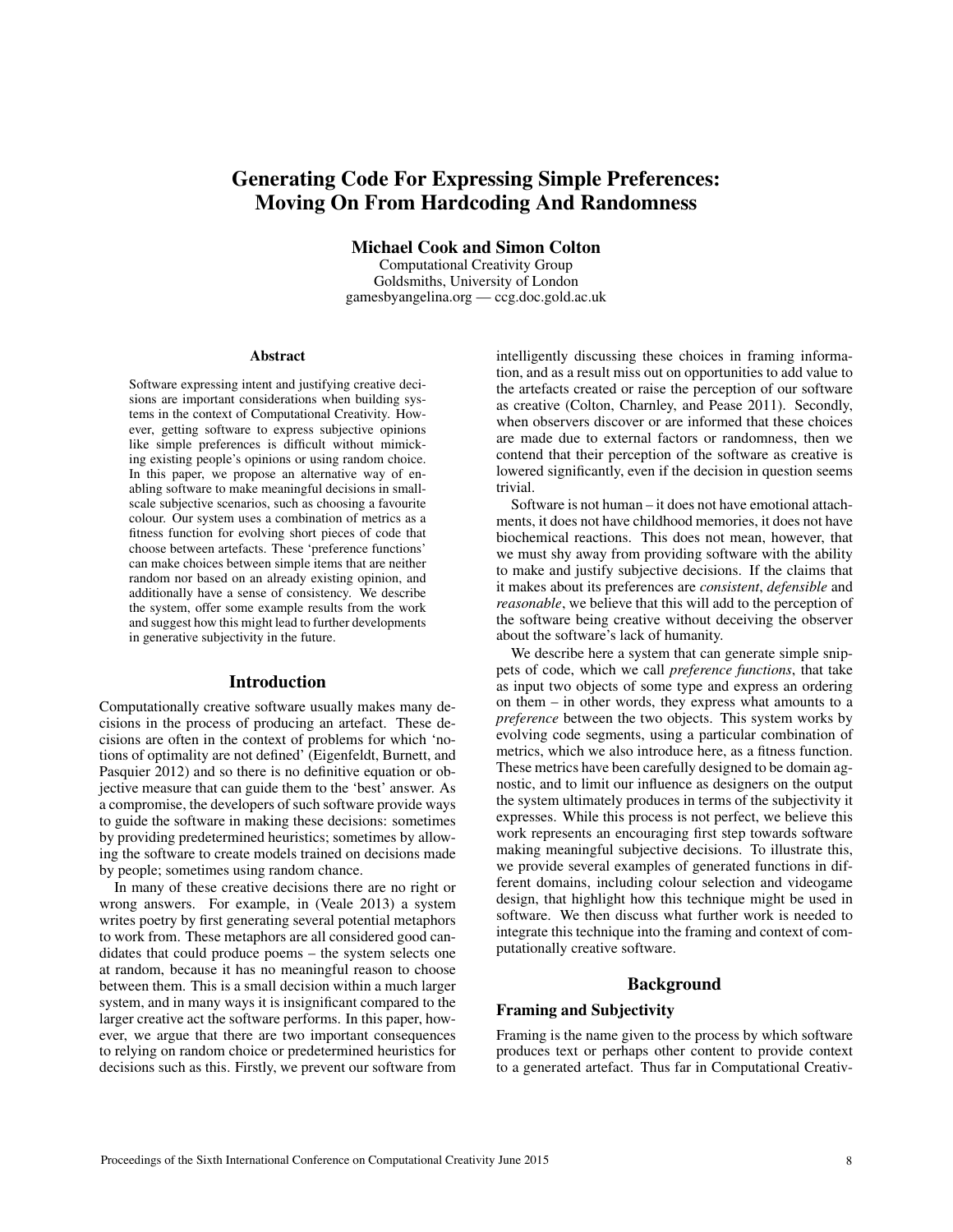ity this generally takes the form of a 'wall text'-like commentary that appears alongside the artefact in order to help explain the creative process, as in (Colton, Goodwin, and Veale 2012). According to (Colton, Charnley, and Pease 2011), the authors claim that the act of framing can increase the 'value' of generative acts undertaken by software in several ways, one of which is 'by providing calculations about the concepts/expressions [in an artefact] with respect to the aesthetic measures'. In (Colton, Goodwin, and Veale 2012), for example, the software generates commentaries which explains why it chose particular poetic styles or focused on particular words.

In (Charnley, Pease, and Colton 2012), the authors consider three particular aspects of a creative work that framing can tackle: motivation, intention and process. The authors summarise these as 'Why did you do that?', 'What did you mean when you did that?' and 'How did you do that?' respectively. Of motivation, they say:

*[it is] distinctly human in nature and it currently makes limited sense to speak of the life or attitudes of software in any real sense.*

However, the authors also point out later that 'framing need not be factually accurate', and that 'the motivation of a software creator may come from a bespoke process which has no basis in how humans are motivated'. We claim that it is reasonable for software to possess arbitrary or subjective preference about elements of its creative process, for the purposes of framing and justifying its motivation and output. The technique we outline in this paper has no basis in how people are motivated, as in the quote above, but it does aim to offer a form of motivation for software's actions that is satisfying to the observer and may withstand limited interrogation through framing or even dialogue.

### Randomness and Believability

In (Colton and Wiggins 2012) the authors define Computational Creativity as the creation of systems which 'exhibit behaviours that unbiased observers would deem to be creative' (paraphrased). The mention of unbiased observers is crucial to the definition, since Computational Creativity is highly reliant on the *perception* of creativity. A common criticism of creative software is that the designer of the software is a major contributor to the software's creativity. (Colton 2009) proposes a process of 'climbing the metamountain' to overcome this, whereby creative software is iteratively improved to remove the influence of the original designer on the software, instead adding in new subsystems which take the place of the designer's involvement and allow the software to make the same decisions for itself.

The danger of removing designer influence for removal's sake is that the system that replaces the designer's involvement may not actually increase the perception of creativity. There is anecdotal evidence to suggest that people distrust the actions of software, even in cases where the software is proactively explaining that its decisions were intelligently motivated. The work described in (Cook and Colton 2014), for example, provoked an angry response from one member of the public who wrote 'AI, or just basic random number generation?' in response to the software framing its choice of a piece of music.

There are many explanations for why people might be biased against software in some instances, one being that they have good cause to be suspicious: random choice *is* used very often in the design of intelligent systems, including those in Computational Creativity. Moreover, as we have already stated, researchers are not afraid to have their software tell stories that are 'not factually accurate' in order to explain their decisions. This is not a dying practice, either: examining system description papers from the 2014 International Conference on Computational Creativity alone, we identified seven systems which explicitly mention random decision-making in their description (omitting cases where random selection might be part of a search-specific process, such as evolution) such as (Rashel and Manurung 2014), a poetry generator which randomly selects an output from any poems which meet a minimum quality, or (Tomašič, Žnidaršič, and Papa 2014) which breaks ties in slogan selection using random choice. Other systems described relying on hand-crafted metrics for making subjective decisions which inherit their decision-making capacity directly from the system's designer.

We believe that the underlying cause for this bias against software making decisions independently is not that people believe that software *cannot* make such decisions, but rather that random choice is not satisfying as a context for these decisions. Random choice cannot be interrogated or understood, does not form a long-term pattern of decision-making, and is also not something that people often do – even when people may in fact be making pseudorandom decisions, we often justify them post-hoc, particularly in the case of creative activity – see (Charnley, Pease, and Colton 2012) for examples. Most importantly, random choice cannot be easily framed through commentary on a creative artefact, because it has no context to reveal. This limits the software's ability to explain itself after the fact.

### A System For Generating Preferences

If we acknowledge that inheriting decisions from a person damages the perception of software as being creative, but also accept that random decision-making is unsatisfying and can be equally damaging to perceptions, it leaves us in an awkward position whenever our software must tackle decisions which are subjective or where the factors involved are hard to quantify. Ideally, we would like our software to be able to provide meaningful reasons for small, subjective decisions. By meaningful, we mean that the decision is *defensible* in some way: there is a reasoning behind it, even if that reasoning is ultimately arguable (as subjective opinions often are, by their nature). In this section we will describe an evolutionary system that generates code to provide the basis for such decisions, with the primary aim being that these decisions are defensible, despite being subjective.

The system we describe here generates what we call *preference functions* – small snippets of code which express a preference of some kind between two objects of the same type. They are based on the concept of Comparators in Java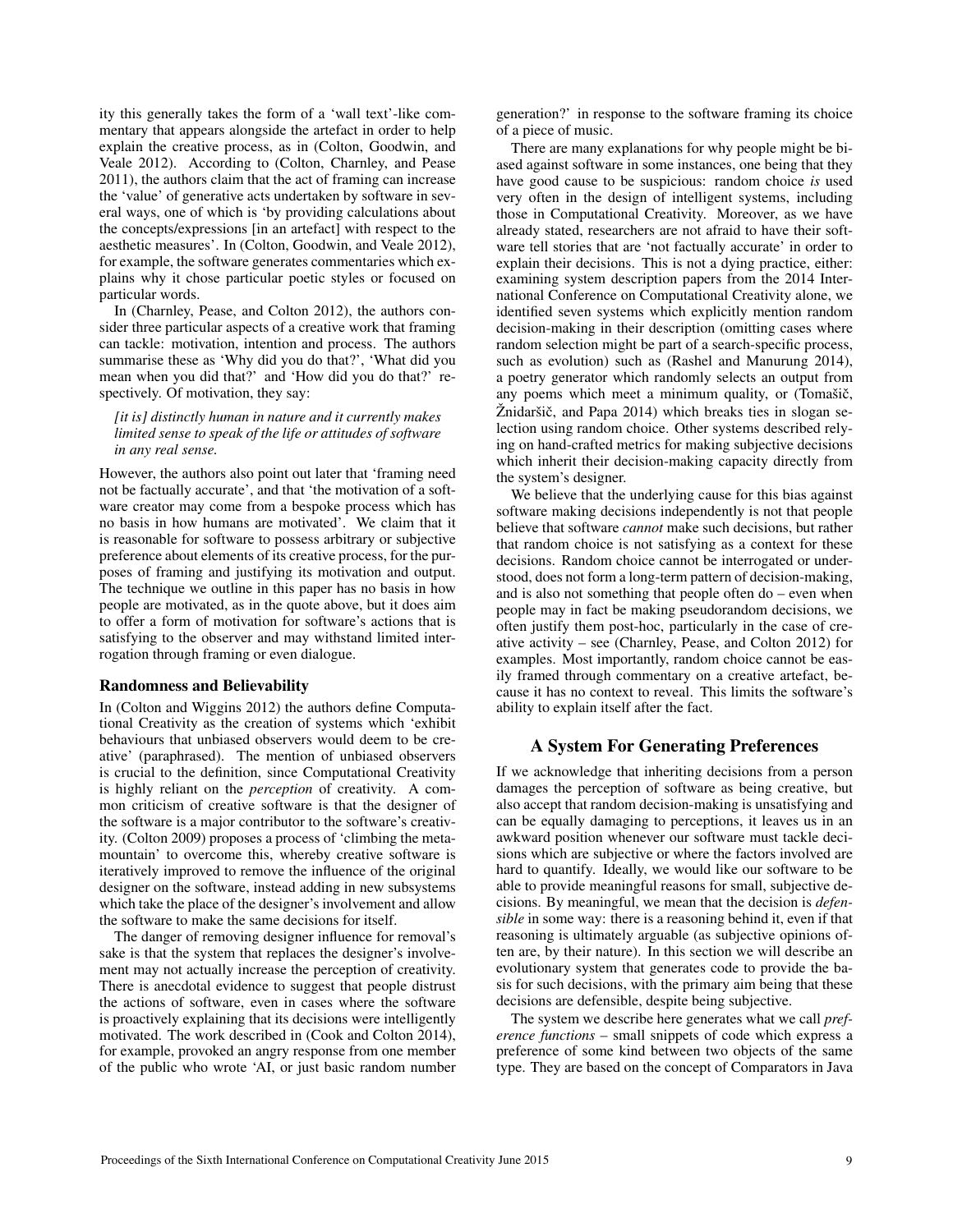which are used to express orderings over lists. A Comparator takes two objects and returns either -1, 0 or 1 if the first object is less than, equal to, or greater than the second object respectively according to some ordering. Our functions act similarly, where a preference can be thought of as an ordering over the set of objects of a particular type. More formally, we define a preference function *p* as a function which takes two arguments  $t_1, t_2$  of type  $T$ , and returns one of three integer values  $r \in \{-1, 0, 1\}$ . The return value indicates the following three situations:

$$
p(t_1, t_2) = \begin{cases} 1 & t_1 >_p t_2 \\ 0 & t_1 =_p t_2 \\ -1 & t_1 <_p t_2 \end{cases}
$$

Where  $*_p$  is an ordering according to preference, i.e.  $t_1 <_p$  $t_2$  states that  $t_1$  is preferred over  $t_2$  in some way. The comparator can therefore be used to order a list *L<sup>T</sup>* of objects of type *T*.

Before we describe the operation of the evolutionary system, we will go into some detail about the fitness function that evaluates a particular preference function. Earlier, we claimed that our intention was to limit the influence of a person's opinion over the system's eventual decisions. Below we will propose metrics which direct the search for preference functions – in some sense we are defining the kinds of preferences the system looks for. We will try to justify our decisions and show that these metrics are flexible, domainagnostic, and aim for defensibility without specifying anything about what kinds of preference should be expressed.

### Fitness Metrics

In this section we describe several metrics that can be used to assess certain qualities of a preference function. This does not make a judgement about the 'goodness' of the preference expressed; a preference function which scores higher on these criteria is not objectively better than one with lower scores. Rather, we aim to identify meta-level properties of preference functions in order to search for spaces of interesting, valid or defensible preferences. As a result, we've tried to avoid the use of emotive or judgemental vocabulary when describing the metrics.

Specificity The *specificity* of a preference function *p* for a set of objects *O* is defined as:

$$
1-\frac{|N_p|}{|P|}
$$

with

$$
P = \{(a, b) \mid (a, b) \in O \times O \land a \neq b\}
$$
  

$$
N_p = \{(a, b) \mid (a, b) \in P \land p(a, b) = 0\}
$$

In other words: the specificity of a preference function for a particular list of objects is the proportion of the list for which it returns a nonzero result, i.e. a definite preference. Note that this excludes identity preferences (you can't prefer something to the same thing), but it does not assume transitivity on  $p$  and it includes reflexive preference, i.e.  $p(a, b)$ and *p*(*b, a*).

Transitive Consistency The *transitive consistency* of a preference function *p* for a set of objects *O* is defined as:

> *|Tp| |Q|*

with

$$
Q = \left\{ (a, b, c) \mid \begin{array}{l} (a, b, c) \in (O \times O \times O) \\ \wedge a \neq b \wedge b \neq c \wedge a \neq c \\ T_p = \left\{ (a, b, c) \mid (a, b, c) \in Q \wedge tight_p(a, b, c) \right\} \end{array} \right\}
$$

Where  $tight_p$  holds for a triple  $(a, b, c)$  if the triple is transitively non-contradictory under the preference function *p*. That is:

$$
a \geq_p b \land b \geq_p c \implies a \geq_p c
$$

In other words, transitive consistency is a measure of how much the decisions made by the preference function confirm one another when compared alongside each other. A high transitive consistency means that the preference is wellordered. As with other metrics, this is not inherently good or bad. Low transitive consistency can imply that the preference selects based on unconnected or competing features in the artefacts, which is not uncommon in everyday preferences.

Reflexivity The *reflexivity* of a preference function *p* for a set of objects *O* is defined as:

$$
\frac{|P_r|}{|P|}
$$

with

$$
P_r = \{(a, b) \mid (a, b) \in P \land p(a, b) = -p(b, a)\}
$$

In other words, reflexivity is a measure of how dependent *p* is on the ordering of its arguments. A high reflexivity suggests that the preference being expressed is not dependent on the arguments being supplied to it. This metric is useful specifically because of how we generate code, since it is possible to generate functions which make decisions based on the ordering of their parameters (always preferring the first parameter, for example). High reflexivity means that no parameter is preferred over another simply because of the order they are passed in.

Agreement Agreement is a special metric for comparing two preference functions. This isn't used to generate preferences, but can be used to compare them, or generate functions in opposition to one another. Two preference functions  $p_1$  and  $p_2$  are said to be in  $\{k,n\}$ -agreement iff:

with

$$
P_{p_1,p_2} = \left\{ (a,b) \left| \begin{array}{c} (a,b) \in P \land \\ (p_1(a,b) = p_2(a,b) \lor \\ p_1(a,b) = 0 \lor p_2(a,b) = 0 \end{array} \right) \right\}
$$

 $k \leq \frac{|P_{p_1,p_2}|}{|P|}$ 

With *P* and *O* as before, and where  $|O| = n$ . In other words, agreement measures how closely the definite decisions of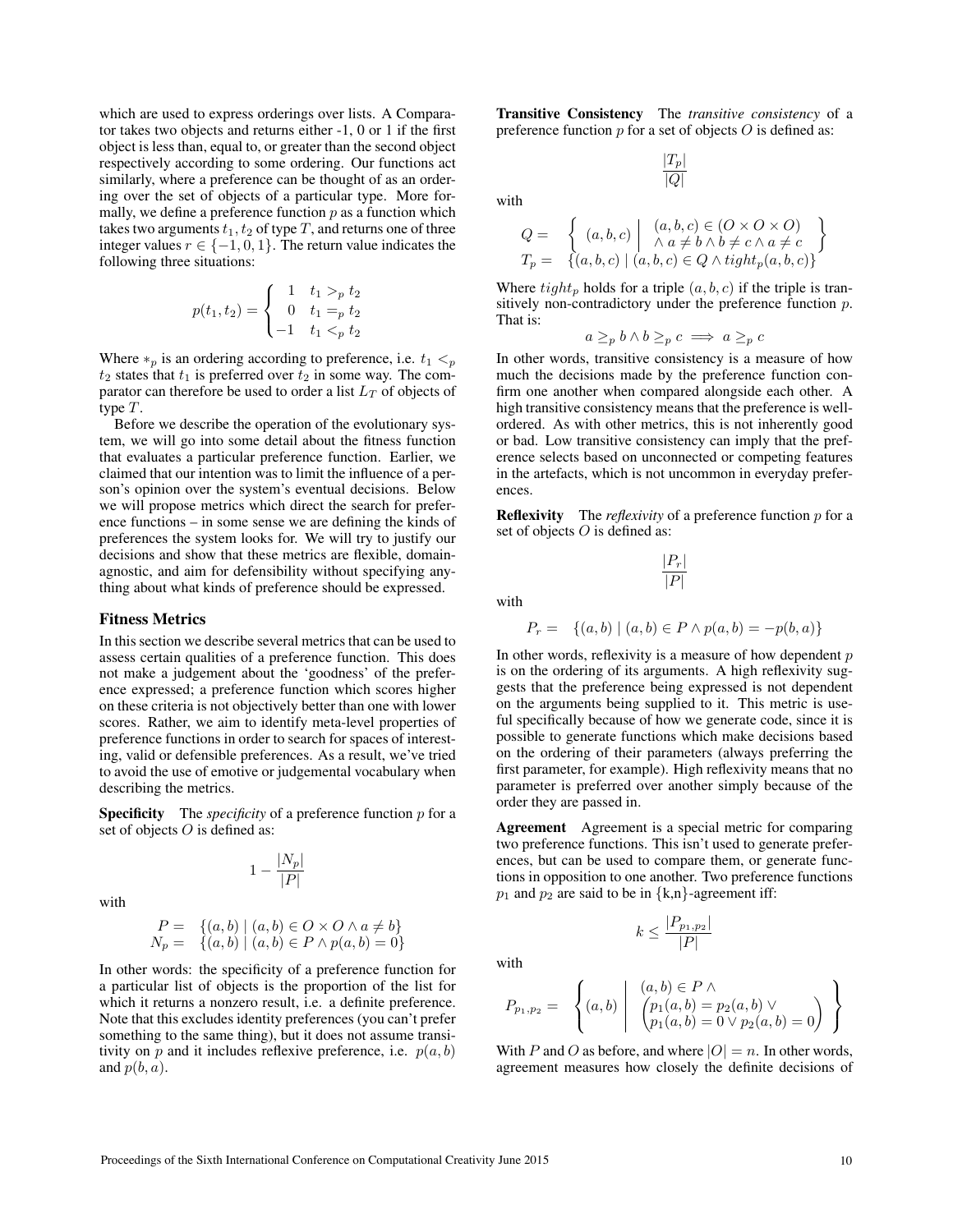two preference functions are the same – the proportion of pairs  $(a, b)$  for which  $p_1$  and  $p_2$  either evaluate the same value or one of them is zero, is greater than *k* for a list of objects of size *n*. This is a good measure of how close two preference functions are on the same sample of inputs.

To summarise, the first three metrics judge preference functions along several dimensions: how often they make a definite (nonzero) judgement on two objects, how consistent their judgements are across a list of objects, and how dependent the decisions are on the random ordering of inputs. The final metric, agreement, can be used to model how similar or dissimilar two preference functions are on the same set of inputs. We will now describe the preference function generation system, which uses a combination of the first three metrics in its evaluation.

# Representing Preference Functions

In the following subsections we describe an evolutionary system implemented in C# which uses the CodeDOM API to generate code segments which act as the body of a preference function. The language and library are arbitrary choices for convenience, and should be transferable to any platform for which code generation is possible.

CodeDOM is an API within Microsoft's .NET library that allows for the high-level (and extremely verbose) representation of code, which can later be exported to .cs files and then compiled into executable assemblies within C#. The code below is equivalent to (p  $\&\& q$ ) in C#, where p and q are local variables:

```
new CodeBinaryOperatorExpression(
  new CodeVariableDeclarationStatement("p"),
  CodeBinaryOperatorType.BooleanAnd,
  new CodeVariableDeclarationStatement("q"));
```
CodeDOM compilation units can be exported to code programatically, and these files can be compiled and executed at runtime using C# CodeProvider classes. CodeDOM represents almost every aspect of the C# language, but for our purposes we do not extend the code generation to the entire C# specification, as this yields diminishing returns and is too large a state space for this stage of experimentation. Generation of the preference functions described here is limited to:

### **Expressions**

- *•* Primitive expressions containing int, bool or String types.
- References to the object parameters given to the function.
- Boolean binary operations including  $\&\&\&\text{ and }|\|.\$
- *•* Numeric binary operations.
- *•* Type casts between certain compatible types.
- *•* Array index references.
- Field accesses in objects.

#### Statements

- Conditional control flow statements (if statements)
- *•* Assignment

• Return of either  $-1$ , 0 or 1.

We define a *code segment* as a list of one or more statements. This can be put inside a Code-<br>DOM representation of a method. We define a DOM representation of a method. generic abstract template class which defines a method public int compare(int a, int b)<sup>1</sup>. Generated code segments are put inside a class which extends this abstract template, providing an implementation for the compare method.

### Evolving Preference Functions

A population of code segments is randomly generated, and evaluated using the following objective function:

$$
fitness(p) = 0.5 \times \text{reflexivity}(p) + 0.25 \times \text{specificity}(p) + 0.25 \times \text{consistency}(p)
$$

This objective function was developed through manual experimentation, but again we stress that this is not considered optimal in any way. Specificity may be more important in some domains, while totally unimportant in others, for instance – it depends on the nature of the preference functions that the programmer wishes to generate. In our case, reflexivity was found to be important in ensuring a perception of defensibility in the resulting preference functions. A high weighting for reflexivity might be preferable in many application domains, we will determine this in further development and use of these criteria, and we expect variation to be found in the other metrics as well according to the needs of the individual system.

Because of the nature of code generation, particularly our code generator's implementation, it is possible for a code segment to either fail compilation, or to throw exceptions during evaluation. We catch and ignore any errors in this process and assign a negative fitness to the code segment.

Crossover of two code segments uses one-point crossover on the list of code statements making up the segment. This is currently acceptable for the subspace of the C# specification we cover, although once local variables are introduced, this approach will need revision to avoid constantly introducing scope errors (where a local variable is referenced in the latter half of a function but its declaration was not carried over during crossover). Mutation is applied by randomly regenerating one of the code statements in the list of statements. As with crossover, once the system's focus moves to more complex method constructions, a finer-grained mutation process may be required that is capable of making small changes to individual statements in a method.

In order to speed up the evolutionary system, we compile an entire population of preference functions simultaneously, passing each comparator as a separate file along with the template comparators they inherit from. If errors are thrown during the compilation of a particular comparator, they do not affect the compilation of the other files passed. Testing

<sup>&</sup>lt;sup>1</sup>The types of the parameters to the function are changed from int depending on what type the system is evolving comparators for.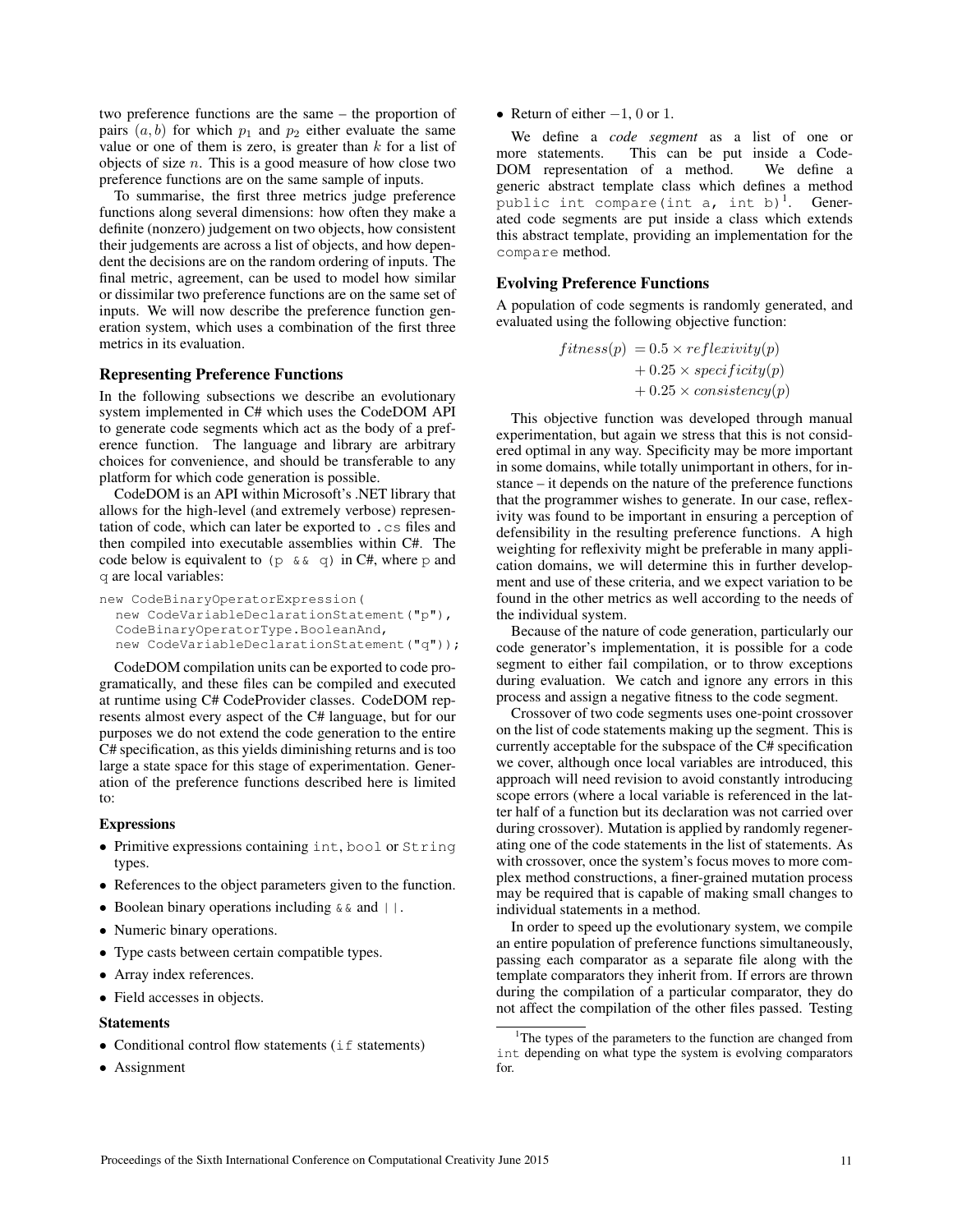of this method showed it was far more efficient than singlefile compilation, even when done in parallel, because most of the overhead of compilation is in initialising and shutting down the compiler itself. This may change in the case of generating extremely large code blocks, but we do not expect it to be an issue in the near future.

# **Results**

In this section we give several example results from the system, for different domains. We begin with some simple examples for comparing integers, then show two more applied examples: preference functions which decide between colours expressed in RGB format, and preference functions which compare pieces of game content embedded as part of a simple videogame. In each case, we give the code of the preference function, and an English description of the code.

These are hand-selected preference functions, however the curation coefficient – that is, the proportion of the system's output which we would be happy to show to others, as in (Colton and Wiggins 2012) – is extremely high. So far we have not seen any high-fitness comparators (*>*0.95 fitness) that would not act as justifiable, if simple, preferences in some way. Curation is necessary only to avoid showing the same function twice, because the system frequently generates comparators with identical functionality but very different code, as we do not yet implement a novelty search (Lehman and Stanley 2010).

### Basic Preference Examples

The results shown in Figures 1 and 2 were generated with a population of 20 code segments, a test set of 100 random integers in the range  $\{-500, 500\}$  to evaluate the preference functions, and 15 generations of evolution. We found this to be sufficient to evolve high-fitness (0.95 or higher) functions that compared integers.

Figure 1 shows a preference function which prefers negative numbers over positive ones. This is expressed in a rather awkward way: by adding the two arguments together and comparing them with one of the arguments on its own. The else case in this conditional statement returns the opposite ordering instruction  $(-1)$ , meaning that this function has a high consistency while also being precise.

Figure 2 shows a more standard ordering on integers, from smallest to largest. Both this method and Figure 1 have large amounts of unreachable or redundant code. This is expected, given that the system is concerned with the function of code rather than its design. The unnecessary code is not impossible to filter out with the right interpretation of compiler messages, since the C# compiler recognises many of these issues and will present warnings to the system when attempting to compile. We touch on this topic in the discussion section.

In a further experiment, we expanded the expressivity of the code generation to include the char primitive type as well as the notion of casting to a type. Evolving high-fitness results for this target domain was more difficult and required a larger evolutionary run than with integer types. We ran populations of 30 code segments, a test set of 100 random chars whose ASCII codes fall in the range *{*0*,* 128*}* to eval-

```
public int compare(int i, int j) {
    if ((i < i)) {
        return 0;
        return 0;
    }
    if (((j + i) < j)) {
        i = i;return -1;
    }
    else {
        j = -491:
        return 1;
    }
    return 0;
}
```
Figure 1: If  $\pm$  is negative, it is preferred over  $\pm$ ; the second conditional check is true if *i <* 0.

```
public int compare(int i, int j) {
    if ((i <= j)) {
       return -1;
        j = ((i * 335) % j);}
    else {
       return 1;
        j = j;
    }
    return 1;
    return -1;
}
```
Figure 2: Orders numbers from largest to smallest. The first conditional returns a reverse ordering (-1) if the first argument is smaller than the second. Note the copious amount of unreachable code. This constitutes a compile-time warning in C#, which is suppressed here.

uate the preference functions, and 15 generations of evolution. Figure 3 shows a function which sorts chars in reverse lexicographic order. We increased the population size because usable preferences were proving difficult to evolve – as one can see, this is most likely because type casting was required to produce the simplest preference functions, which makes the code much longer and therefore harder to evolve.

### Object Preferences

Figure 5 shows a preference function evolved for comparing a more complex type – in this case, an object with four fields representing a Monster from a simple game. The class skeleton for the object is shown in Figure 4. These examples were also evolved with a population of size 40, run for 30 generations, with a test set size of 100. Evolving preference functions for objects gives the system a wider state space to explore with more interesting comparisons available to it, with the potential to generate preference functions which compare along two axes simultaneously.

We are building a prototype game, *I Like This Monster* that uses preference generation as part of a process of automated game design. Choosing one particular kind of game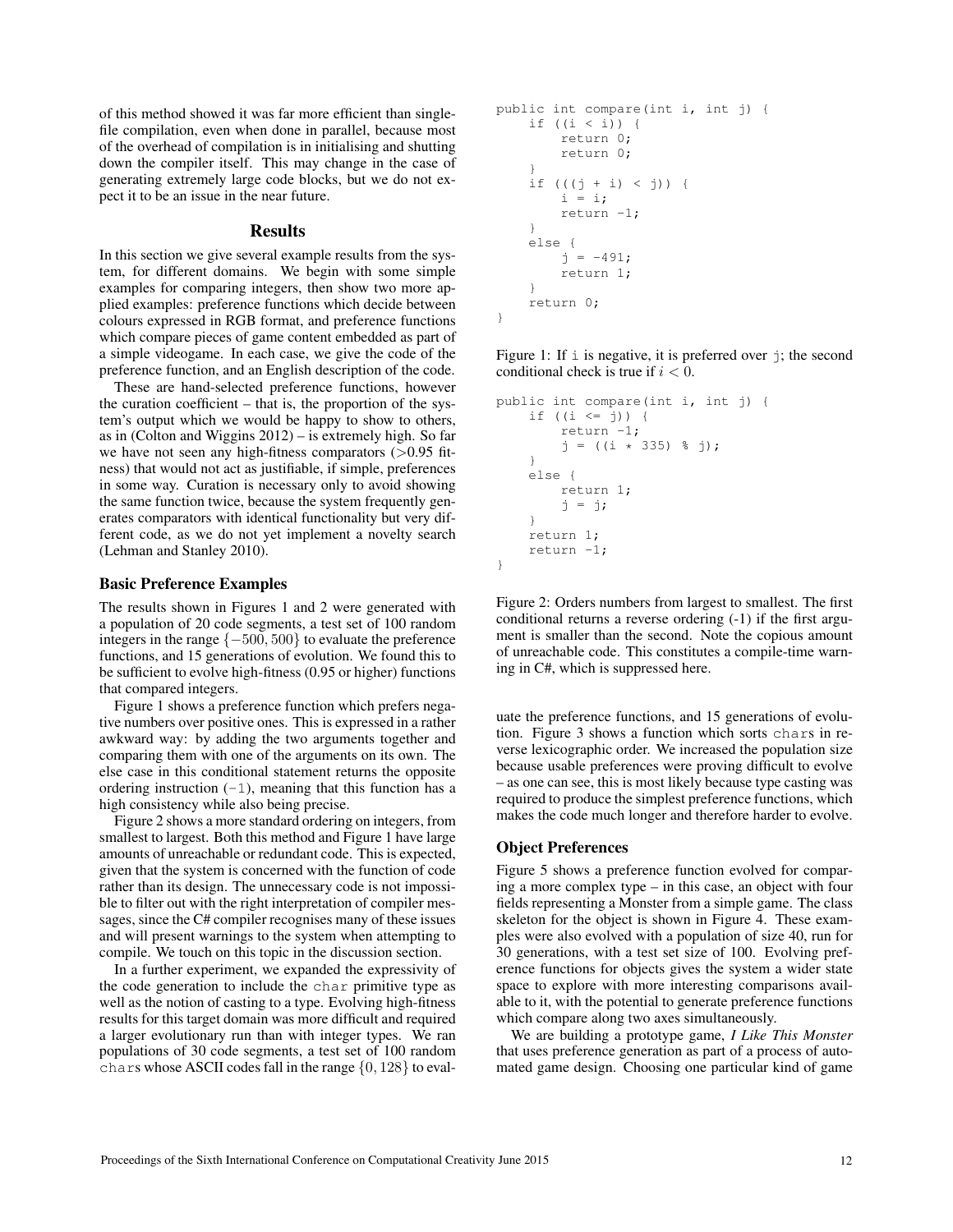```
public int compare(char i, char j) {
    if (((int)(j)) \leq ((int)(i))) {
        return 1;
        return -1;
    }
    else {
        i = ((char)((((int)(i)) -((int)(i)) * (((int)(j)) -
        ((int)(j))));
        return -1;
    }
    return 0;
    return 0;
}
```
Figure 3: Reverse lexicographic ordering on characters. Note that explicit casts to int types has caused a lot of excess bracketing.

element over another has a large component of subjectivity to it, particularly if the game content is already balanced for difficulty and fun. Rather than randomly choosing certain game elements, or choosing them according to a fixed designer preference, the game generates a preference for certain game elements like monsters. This preference is then used to select from a database of pre-generated game content to decide what is included in the game. This is analogous to generating multiple poems and choosing between them as in (Rashel and Manurung 2014) – but unlike random choice, the use of preference functions means that the decision can be *framed* and given a justification. We discuss how one might generate text from preference functions below.

For a more visual example of a preference function, Figure 8 shows another example. In this case, a preference function is generated for an object representing RGB colours, with three int fields representing each colour component. A preference function was generated which prefers colours with more red in them. Figure 8 shows the effect this has: the top row shows a randomly generated line of RGB colours, and the bottom row shows the same line ordered from least preferred on the left to most preferred on the right. The preference is very simplistic – it doesn't quite correlate to a visual language of 'redness', but the software can justify its decision on a code level even if it does not directly corresponding to visual processing in people.

In all of the results given in this section, we found that reflexivity is the metric which was maximised quickest. This is likely because it is the simplest to satisfy, as it primarily safeguards against particular bad patterns of code being generated (as long as the function does not return an answer based on the ordering of the arguments, it is always maximised). If the target is high specificity, this is often maximised next, as this requires the preference function simply return nonzero values. However, more complex specificity requirements may require branching and non-constant return statements. In this case, it is much harder to maximise than transitive consistency. These observations largely apply here because the domains we are considering are relatively simple and the preference functions we are generating are low

```
public class Monster{
    public string name;
    public int health;
    public int damage;
    public boolean poisonous;
}
```
Figure 4: A dummy class specification used for generating preference functions. health cannot have a negative value, but damage can (some monsters heal by attacking).

```
public int compare(Monster i, Monster j){
  i.name = j.name;
  if ((\text{i.health} > \text{i. health}))i = j;
    return 1;
  }
  else{
    return -1;j.name = j.name;}
  i.damage = (i. \text{health} / i. \text{health});
}
```
Figure 5: An ordering on Monster objects based on their health variable.

in complexity and length. We expect this to change in future – functions which compare multiple variables simultaneously, for example, are far more likely to be transitively inconsistent, while functions which return variable values or have high branching are more likely to have lower specificity. This raises the question of how to find these functions over evolving simpler preferences – it may be that additional 'interestingness' metrics are required, or it may simply be that asking for longer preferences or a novelty search powered by agreement will be enough to promote the evolution or more complex preferences.

# Related Work

No work we are aware of directly tackles the problem of generating meaningful, defensible preferences for creative agents across arbitrary domains. However, the idea of

```
public override int compare(RGB i, RGB j){
  if(((j.r * j.r) > (j.r + (i.r - j.r)))j = i;return -1;
  }
  else {
     return 1;
  }
}
```
Figure 6: An ordering on RGB objects based on their r (red component) variable.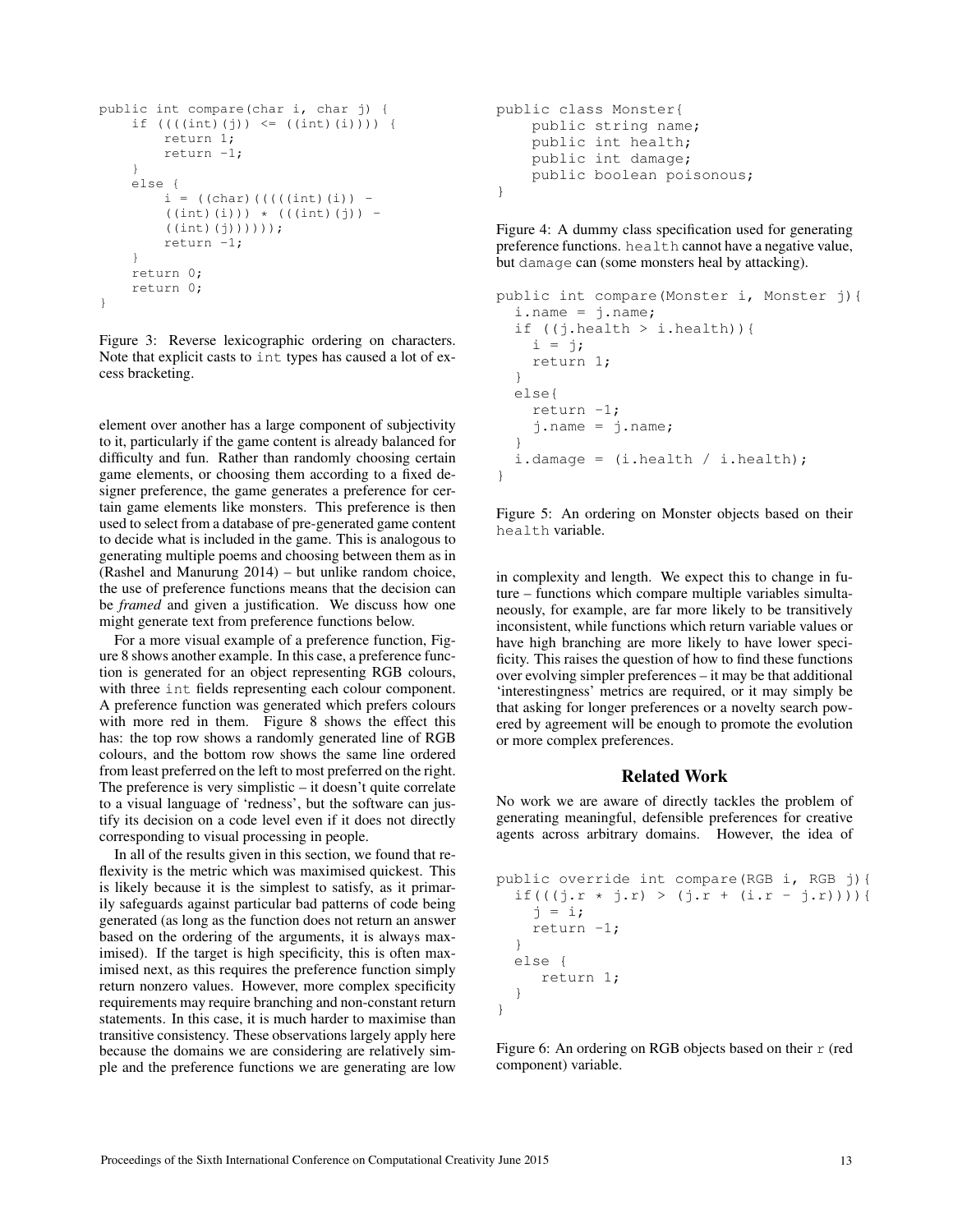

Figure 7: A screenshot from *I Like This Monster*, showing a level where a particular kind of enemy - poisonous creatures - has been selected because of a preference for monsters with the poisonous field set to true.



Figure 8: A random colour palette (top row) and an ordering of the same palette according to a preference about RGB colors which prefers colours with more red in them (bottom row, preferred colours towards the right).

computationally representing subjective decisions has some precedent. In (Saunders and Gero 2001) the authors describe a community of creative agents which are designed to have some concept of novelty and interestingness. Each agent possesses a neural network which learns by viewing artworks generated by agents in the community. This can be used to gauge novelty for a given artwork by assessing how much the artwork differentiates itself from the network's current state. Interestingness is based on a Wundt curve calculation in which the most interesting artefacts lie between the extremes of high and low novelty.

(Saunders and Gero 2001) can be seen as a form of preference modelling, in that the agents are armed with a way of making decisions about creative works, if we interpret interestingness to be a subjective quota. Our work is different in a few important ways: it generates a range of preferences based on different factors that vary according to the objects being considered, whereas the community of agents only work in the realm of novelty. The work is also more prescriptive, in our opinion, than the metrics we propose although we should stress that the authors do not claim to be investigating the generation of varied preferences, the work has other objectives, but we have cited it here as an interesting piece of related work.

Similarly, (Maher, Fisher, and Brady 2013) presents a

computational model of surprise, which could be considered to be a form of preference if applied to selection or evaluation (as the authors propose). Similar to (Saunders and Gero 2001), we differentiate ourselves from this work primarily because our aim is to produce a higher-level system which can generate a variety of preferences based on different factors, rather than primarily basing it on surprise or novelty.

The automatic creation of code by software is not a new concept. Code generation, or 'unrolling' of code, is a common concept in software engineering, used for purposes such as optimisation, or the automatic reconfiguration of code in response to dynamically changing execution environments. This is often highly template-based, and the code is generated for precise functional objectives that are normally known well in advance.

Code-generating systems also exist in artificial intelligence. Machine learning software, for example, can be viewed as producing programs as their primary output. Decision trees, neural networks or inductive logic programs can all be seen as forms of computer programs, sometimes (such as the case of ILP or evolutionary programming) quite explicitly. Machine learning techniques have been seen in Computational Creativity on many occasions. For instance, (Morris et al. 2012) uses machine learning as the basis for a computationally creative soup recipe inventor, trained on a corpus of existing soup recipes, and (Colton 2008) uses machine learning in a module within The Painting Fool, a computationally creative artist.

The generation of code is perhaps most explicitly present in Computational Creativity in (Cook et al. 2013), in which we presented Mechanic Miner, a system which explores, modifies and executes the codebase for a simple videogame, in order to discover new concepts for game mechanics and rules. The system was capable of generating single lines of code, modifying the existing game's code to include this new instruction, and then playing the game to evaluate the effect of the generated code on gameplay. In doing this, the system rediscovered several existing game design concepts, previously invented and used by game designers. It was also capable of surprising us as the creators of the system, by presenting solutions which were highly unexpected or took advantage of the system's detailed use of code to perform unexpected operations on the target videogame. This notion of generating directly executable, readable program code in an everyday programming language is one of the motivations for the work we have described here.

### **Discussion**

The preference functions presented in this paper represent a first step towards a system which can reliably generate interesting preferences for arbitrary targets. We believe it represents a promising new avenue for exploration, and one that could greatly enhance the quality of framing that Computational Creativity systems are able to provide.

Generating code which claims to represent 'preference' is potentially controversial. The reason for many decisions being randomised or guided by hand-designed heuristics in the first place is that software does not hold personal opinions and is not human. We would argue, however, that we are in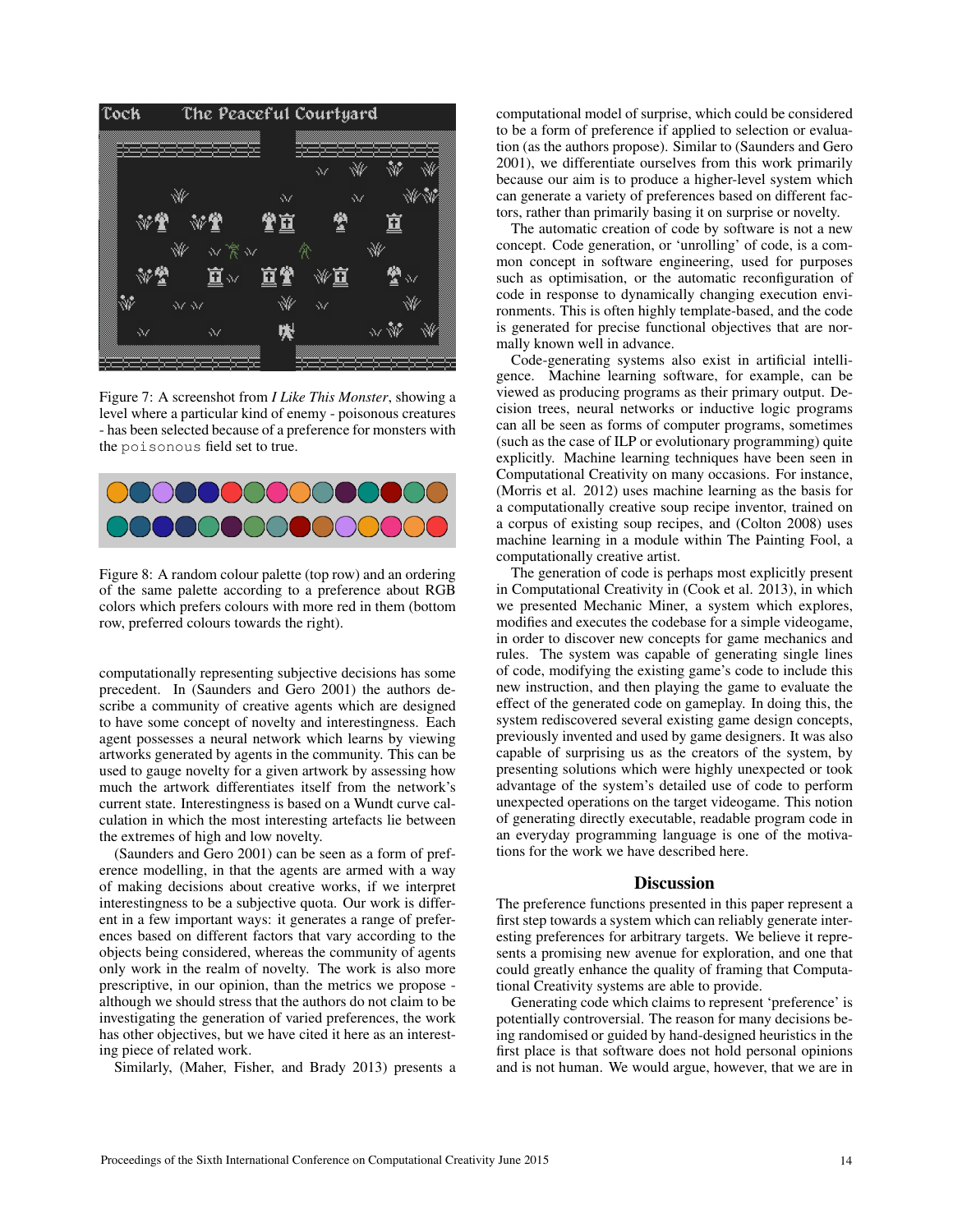the business of perception – recall the definition of Computational Creativity from earlier as being dependent on 'unbiased observers'. Whether we like it or not, our software is judged on how it presents itself, and our first-hand experience of building systems and presenting them to the public has shown us that random decision-making and heuristics inherited from people are as damaging to expectation and perception as any amount of personification.

Furthermore, we would argue that having software express a preference is not necessarily in bad faith. Representing a random decision as having a basis in personhood is deceiving the observer, but with a preference function there is a chain of reasoning, a process that is itself accountable and can be framed, that shows where this preference has originated from. This preference can be interrogated, an observer can present new examples to it to try and better understand what it prefers and why. The software is not claiming to have an emotional basis for this – it is simply stating a preference that it used to guide its decision-making process. Of course this does not offer a perfect solution to all the problems of subjective decision-making in creative software, but we believe it offers a new way of exploring the issue.

It is worth noting that these preferences are, in some ways, equivalent to random choice. They are arbitrary, domainagnostic, they do not care about their impact on the viewer (unless we used the agreement to be contrarian, perhaps). We are not claiming here that these preferences provide a benefit to the code over randomly choosing something, nor do we even claim that it makes the system more creative in terms of its functionality. We do believe, however, that they provide a benefit to the *perception* of the software as creative if its decisions can be justified, if we can claim that no random number generation is involved, and if its decisionmaking process can be inspected and interrogated by observers.

There are several important areas of future work to be undertaken in order for the system described in this paper to be able to work in large computationally creative systems. Some of these topics have already appeared earlier in this paper. Firstly, the system should be expanded with a larger state space to explore in terms of code generation, so that more complex functions can be generated. This may be possible with existing techniques simply by applying it at a larger scale, however the state space explosion is significant once more complex programming features – like method invocation – are taken into account. It may be that evolution is not the best approach for generating code at this scale, or that the process requires alteration in order to be more efficient for this kind of optimisation problem.

A second point of future work is automatic simplification of generated preference functions. This is an achievable goal, and many optimisation processes for program compilation already do this. We mention it here because it is particularly important for code generation in the context of Computational Creativity, as we explained in (Cook et al. 2013). Compressing a piece of code by removing unreachable or non-functional code makes it easier to understand, easier to compare, and also has the important side effect of making it easier to explain, which is a third future work task.

Being able to explain the function of a piece of code is crucial to this work – in the examples we gave in the Results section there was a lack of textual framing to the visual examples. In some senses it is possible to interpret the effect of the preferences simply by looking at the content produced, but in general it is desirable to be able to have the system itself express 'I prefer redder colors'. Producing English renderings of the function of code is complex – we are currently exploring possibilities which use some metadata tagging on the code prior to generating preferences, but there are many more and better approaches yet to be discovered.

Finally, representing preference functions in a higherlevel mathematical language may be advantageous for this work. Many of the problems we have encountered are direct consequences of the code-based representation, such as the presence of unreachable code and functionally identical generation. We hope to look into more abstract representation formats for future versions of our system.

# **Conclusions**

In this paper we introduced a series of criteria for assessing functions that describe preferences, motivated by a desire to provide non-random justifications for small creative decisions that don't rely on other people. We showed how an evolutionary system can use these criteria as the basis for a fitness function that evolves code which act as preference functions. We gave examples of preference functions we evolved using these criteria for comparing various types, including videogame content and colours, and discussed the issues it raises for Computational Creativity, in terms of the code itself and the nature of generated preferences.

The perception of creativity in software is a defining problem for our field. We hope that the work we have described here offers a new avenue to explore for framing decisions made by the software we build. Even the smallest of decisions are affected by people's perceptions of software as arbitrarily random, or clones of their designers. We believe that the future of decision-making in software lies beyond random choice and modelling human opinion – we need to give our software independence and remove the influence of other people on it. We acknowledge that we have by no means managed to remove ourselves from the process of decision-making – we have designed the system which produces preference functions, defined its metrics and provided it a fitness function. But we hope that we have offered a way to take one step further into the background, leaving our software to stand alone at the fore.

# Acknowledgments

The authors would like to thank Adam Smith and Rob Saunders for discussions about code generation, and Alison Pease for input on an earlier version of this paper. Thanks to the reviewers for very thorough reviews which helped improve this paper. This paper is a difficult balance of position paper and systems description, which made it hard to meet all of your comments, but we have taken them on board for our future work and writing, and we appreciate them greatly. This work was funded by EPSRC grant EP/L00206X.